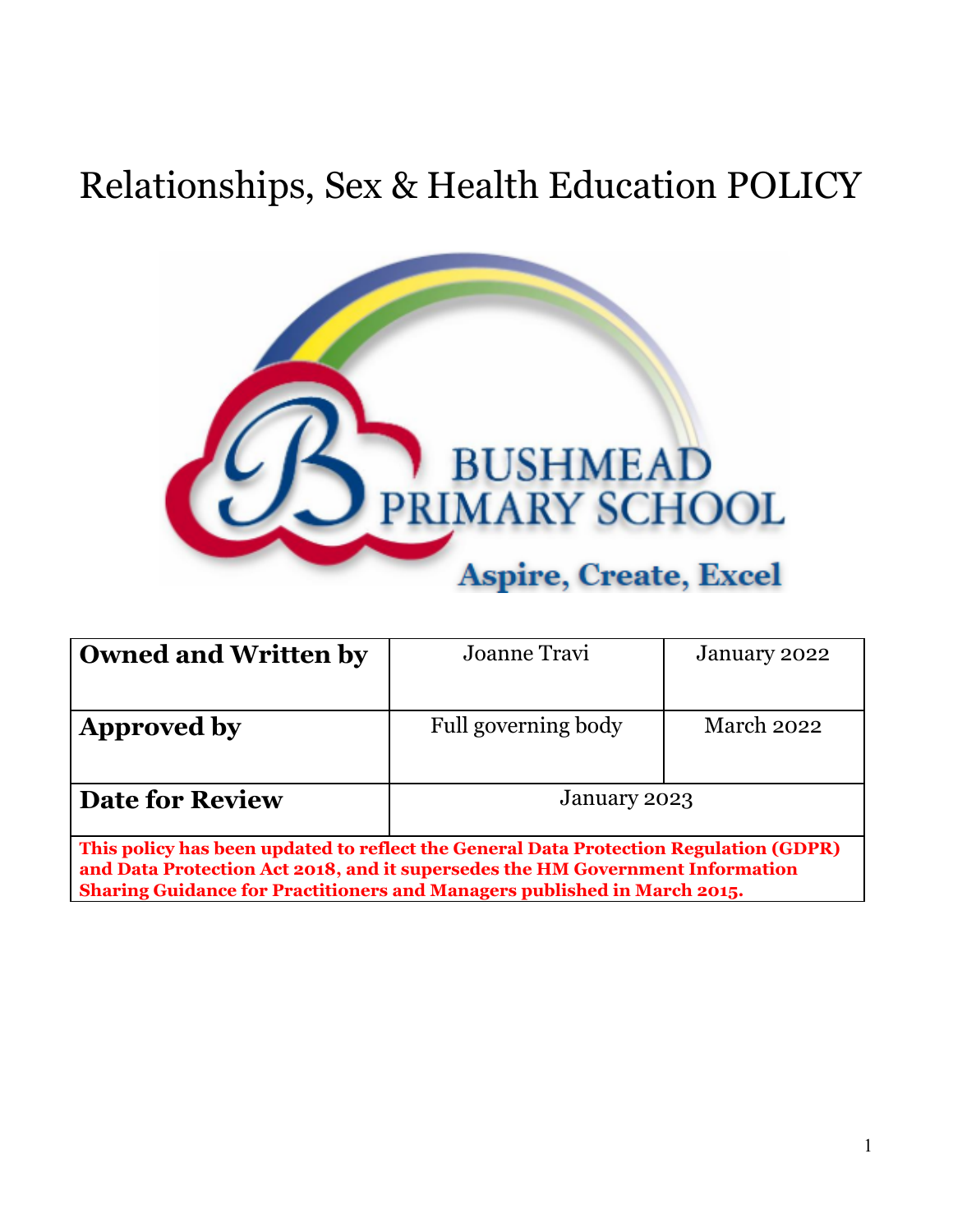# **Introduction**

At Bushmead Primary School, Relationships, Sex & Health Education (RSHE) gives children the knowledge, skills and understanding they need to lead confident, healthy, independent lives and to become informed, active, responsible citizens.

Working within our PSHE, science and broader curricular, Bushmead Primary School is committed to ensuring pupils are given the knowledge and tools to develop healthy relationships. Our principles are:

- Inclusion every child feels included and respected and valued
- Tolerance children grow up to be respectful of people who are different
- Moral code respect, tolerance, love, relationships, stability

From September 2020, Relationships Education became compulsory for all primary schools as set out in the DfE Guidance (Relationships Education, Relationships and Sex Education, and Health Education, DfE, 2019). For all maintained schools there is also a statutory duty to provide Health Education that includes primary aged children learning about the *'changing adolescent body'*.

# **Philosophy**

RSHE plays a very important part in fulfilling the statutory duties all schools have to meet:

- RSHE helps children understand the difference between safe and abusive relationships and equips them with the skills to get help if they need it.
- It also teaches them about the importance of a healthy lifestyle and positive mental health, about online and offline safety.
- Together, along with the science curriculum, the RSHE curriculum aims to protect children by ensuring they have knowledge of their bodies, the human life cycle, emotions, acceptable behaviour and right and wrong.

Schools have responsibilities for safeguarding and a legal duty to promote pupil well-being (Education and Inspections Act 2006 Section 38).

# **Equality**

Under the Equality Act 2010, we have a duty not to discriminate against people based on their age, disability, gender, gender identity, pregnancy or maternity, race, religion or belief and sexual orientation. We all have a responsibility to ensure equality permeates in to all aspects of school life and that everyone is treated equally irrespective of age, disability, gender reassignment, marriage and civil partnership, pregnancy and maternity, race, religion or belief, sex and sexual orientation. We want everyone connected with this school to feel safe, secure, valued and of equal worth. We work hard to ensure that pupils are taught the importance of equality and respect and that all teaching is sensitive and age appropriate.

# **Aims**

RSHE is integrated into the curriculum so that it is a natural part of pupils' learning. Pupils will be provided with accurate information in order to combat ignorance, misconceptions, stereotypes and prejudice in order to enhance mutual respect, self-esteem and consideration for others. It is delivered as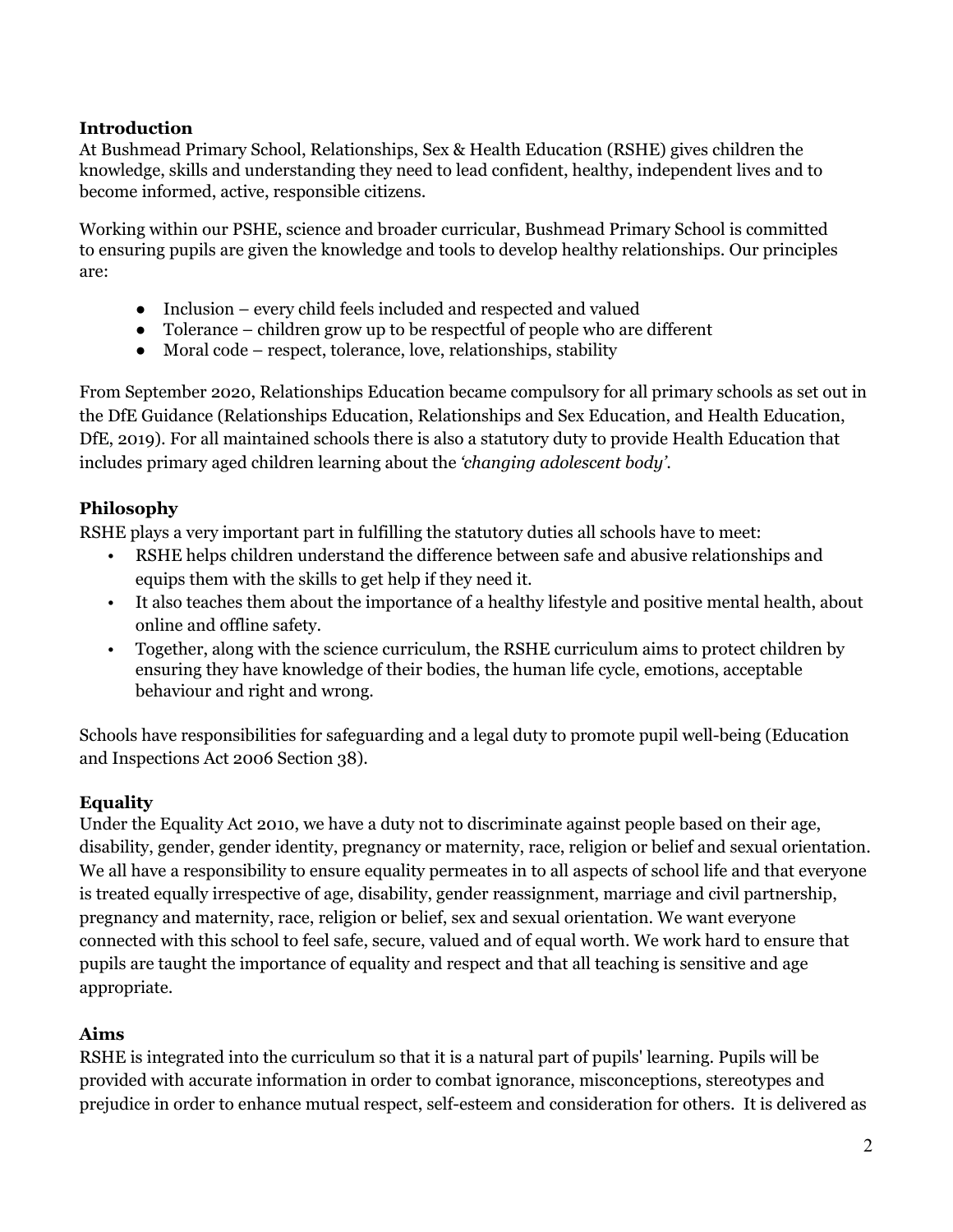a 'spiral' so that it is addressed each year in a manner that is appropriate to the development of children at particular ages. It is conducted in a sensitive manner in a relaxed environment, enabling pupils to share their feelings and views, in order for them to reach their own informed opinions.

#### **Objectives**

Pupils will be taught about the nature and importance of family life and bringing up children and this involves strong and mutually supportive relationships. We ensure that no stigma is placed on children based on their home circumstances. We aim to provide accurate information and to help to develop skills to enable them to understand differences and respect themselves and others. RSHE should contribute to promoting the spiritual, moral, cultural, mental and physical development of pupils at school and within society, thus preparing them for the responsibilities and experiences of adult life. RSHE is also about children understanding how to keep themselves safe. We will work towards this aim in partnership with parents/carers.

#### **Curriculum**

Our RHSE curriculum is embedded within our PSHE curriculum and will be adapted when necessary. We have developed the curriculum taking into account the age, needs and feelings of pupils. If pupils ask questions outside the scope of this policy, teachers will respond in an age appropriate manner so they are fully informed and do not seek answers online.

**Relationships Education** has the following five areas of study that should be covered by the end of primary school, through PSHE & RSHE, and includes detail on what pupils should know:

#### **Families and people who care for me:**

Children should know:

- That family is important for children growing up because they can give love, security and stability.
- The characteristics of healthy family life, commitment to each other, including in times of difficulty, protection and care for children and other family members, the importance of spending time together and sharing each other's lives.
- That others' families, either in school or in the wider world, sometimes look different from their family, but that they should respect those differences and know that other children's families are also characterised by love and care.
- That stable, caring relationships, which may be of different types, are at the heart of happy families, and are important for children's security as they grow up.
- That marriage represents a formal and legally recognised commitment of two people to each other which is intended to be life-long.
- How to recognise if family relationships are making them feel unhappy or unsafe and how to seek help or advice from others if needed.

#### **Caring friendships**

Children should know:

- How important friendships are in making us feel happy and secure, and how people choose and make friends.
- The characteristics of friendships, including mutual respect, truthfulness, trustworthiness, loyalty, kindness, generosity, trust, sharing interests and experiences and support with problems and difficulties.
- That healthy friendships are positive and welcoming towards others, and do not make others feel lonely or excluded.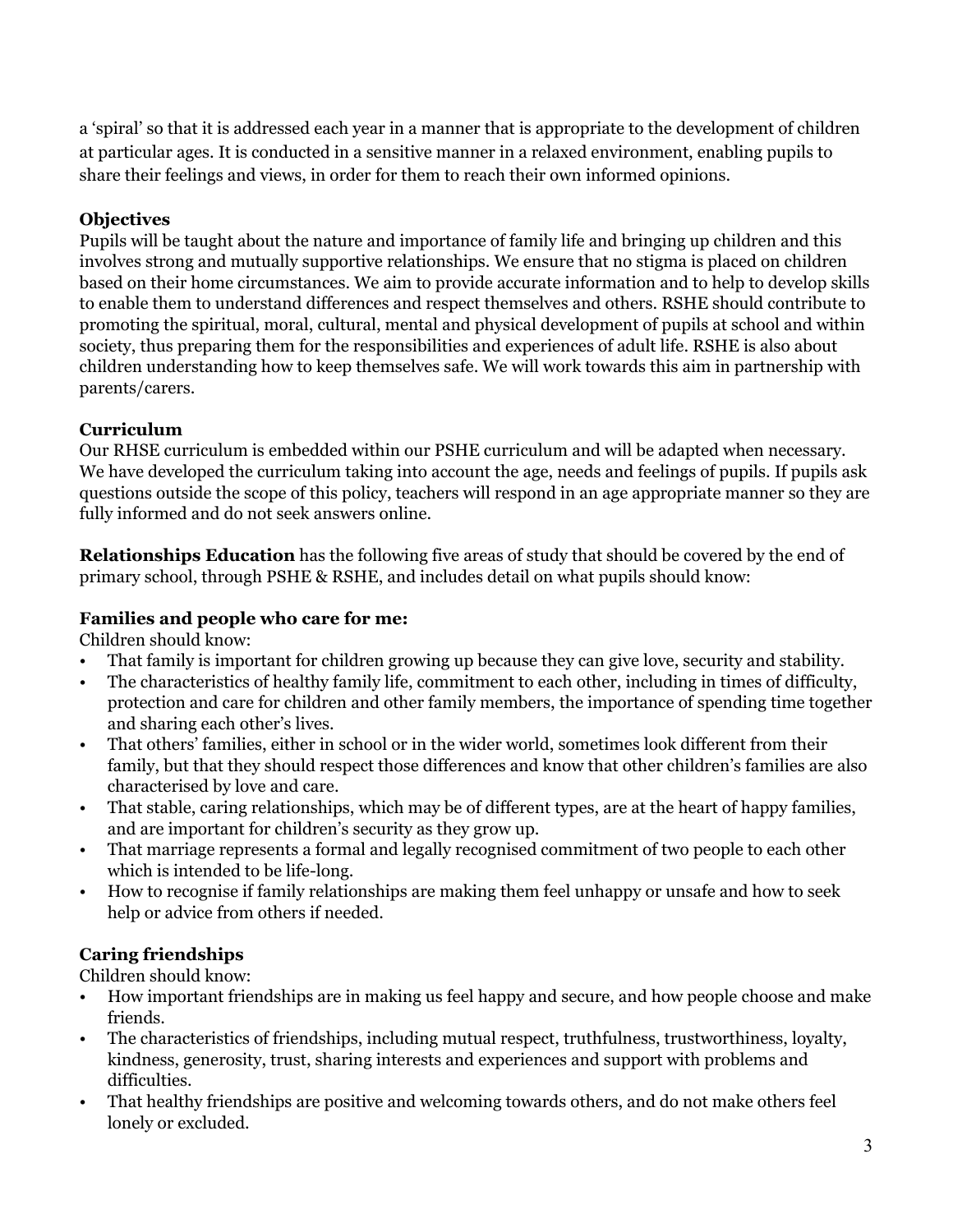- That most friendships have ups and downs, and that these can often be worked through so that the friendship is repaired or even strengthened, and that resorting to physically or verbally aggressive behaviour is never right.
- How to recognise who to trust and who not to trust, how to judge when a friendship is making them feel unhappy or uncomfortable, managing conflict, how to manage these situations and how to seek help or advice from others, if needed.

#### **Respectful relationships**

Children should know:

- The importance of respecting others, even when they are very different from them (for example, physically, in character, personality or backgrounds), or make different choices or have different preferences or beliefs.
- Practical steps they can take in a range of different contexts to improve or support respectful relationships.
- The conventions of courtesy and manners.
- The importance of self-respect and how this links to their own happiness.
- That in school and in wider society they can expect to be treated with respect by others, and that in turn they should show due respect to others, including those in positions of authority.
- About different types of bullying (including cyberbullying), the impact of bullying, responsibilities of bystanders (primarily reporting bullying to an adult) and how to get help.
- What a stereotype is and how stereotypes can be unfair, negative or destructive.
- The importance of permission-seeking and granting in relationships with friends, peers and adults.

#### **Online relationships**

Children should know:

- That people sometimes behave differently online, including by pretending to be someone they are not.
- That the same principles apply to online relationships as to face-to-face relationships, including the importance of respect for others online including when we are anonymous.
- The rules and principles for keeping safe online, how to recognise risks, harmful content and contact, and how to report them.
- How to critically consider their online friendships and sources of information including awareness of the risks associated with people they have never met.
- How information and data is shared and used online.

#### **Being safe**

Children should know:

- What sorts of boundaries are appropriate in friendships with peers and others (including in a digital context).
- About the concept of privacy and the implications of it for both children and adults; including that it is not always right to keep secrets if they relate to being safe.
- That each person's body belongs to them, and the differences between appropriate and inappropriate or unsafe physical, and other, contact.
- How to respond safely and appropriately to adults they may encounter (in all contexts, including online) whom they do not know.
- How to recognise and report feelings of being unsafe or feeling bad about any adult and others.
- How to ask for advice or help for themselves or others, and to keep trying until they are heard.
- How to report concerns or abuse, and the vocabulary and confidence needed to do so.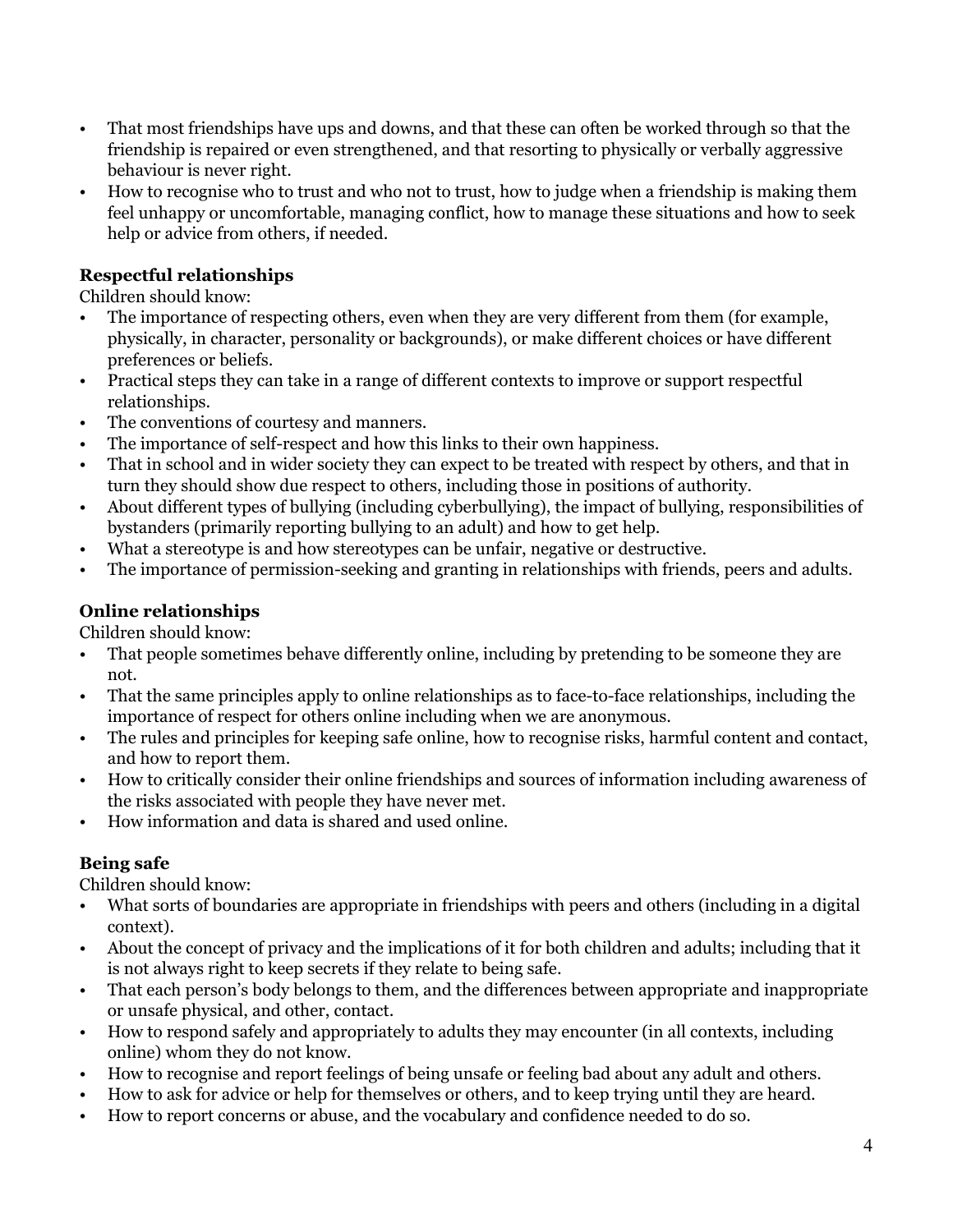Where to get advice e.g. family, school and/or other sources.

These areas of learning are taught within the context of family life, taking care to ensure that there is no stigmatisation of children based on their home circumstances (families can include single parent families, LGBTQ+ parents, families headed by grandparents, adoptive parents, foster parents/carers amongst other structures) along with reflecting sensitively that some children may have a different structure of support around them (for example: looked after children or young carers).

# **Sex Education**

We teach plant and animal reproduction in science lessons from Year 5. The statutory National Curriculum for science states: `Pupils should find out about different types of reproduction, including sexual and asexual reproduction in plants, and sexual reproduction in animals.`

It therefore makes sense that if we discuss reproduction in a scientific way that we also teach the relationship aspects of sex education in our RSHE. At Bushmead our sex education lessons take place in Yr 6. We follow the Department for Education's recommendation:

`The department continues to recommend therefore that all primary schools should have a sex education programme tailored to the age and the physical and emotional maturity of the pupils. It should ensure that both boys and girls are prepared for the changes that adolescence brings and – drawing on knowledge of the human life cycle set out in the national curriculum for science - how a baby is conceived and born.`

Parents have the option to remove their children from the Yr 6 lessons as they are not statutory.

**Please note there is no parental right of withdrawal from Relationships Education or Health Education content within the school curriculum, or from any statutory sex education that forms part of the National Curriculum for Science. These are statutory requirements which the DfE mandates schools to teach.**

#### **Christopher Winter Project**

At Bushmead we use the Christopher Winter Project scheme of learning as the basis for our RSHE lessons. The programme is as follows:

| <b>Year Group</b>                |              | <b>Lesson</b>              | <b>Lesson Content</b>                                                                                                                                            |
|----------------------------------|--------------|----------------------------|------------------------------------------------------------------------------------------------------------------------------------------------------------------|
| <b>Reception:</b><br>'Our lives' |              | Our day                    | To consider the routines and patterns of a typical day.<br>Understand some areas in which the children can look<br>after themselves e.g. dressing and undressing |
|                                  | $\mathbf{2}$ | Keeping<br>ourselves clean | To understand why hygiene is important<br>$\bullet$<br>Explain why it is important to keep clean. Understand<br>some basic hygiene routines                      |
|                                  | 3            | Families                   | To recognise that all families are different<br>Identify different members of the family<br>Understand how members of a family can help each<br>other            |
| Year 1:                          |              | Keepings clean             | To understand some basic hygiene principles<br>Know how to keep clean and look after oneself                                                                     |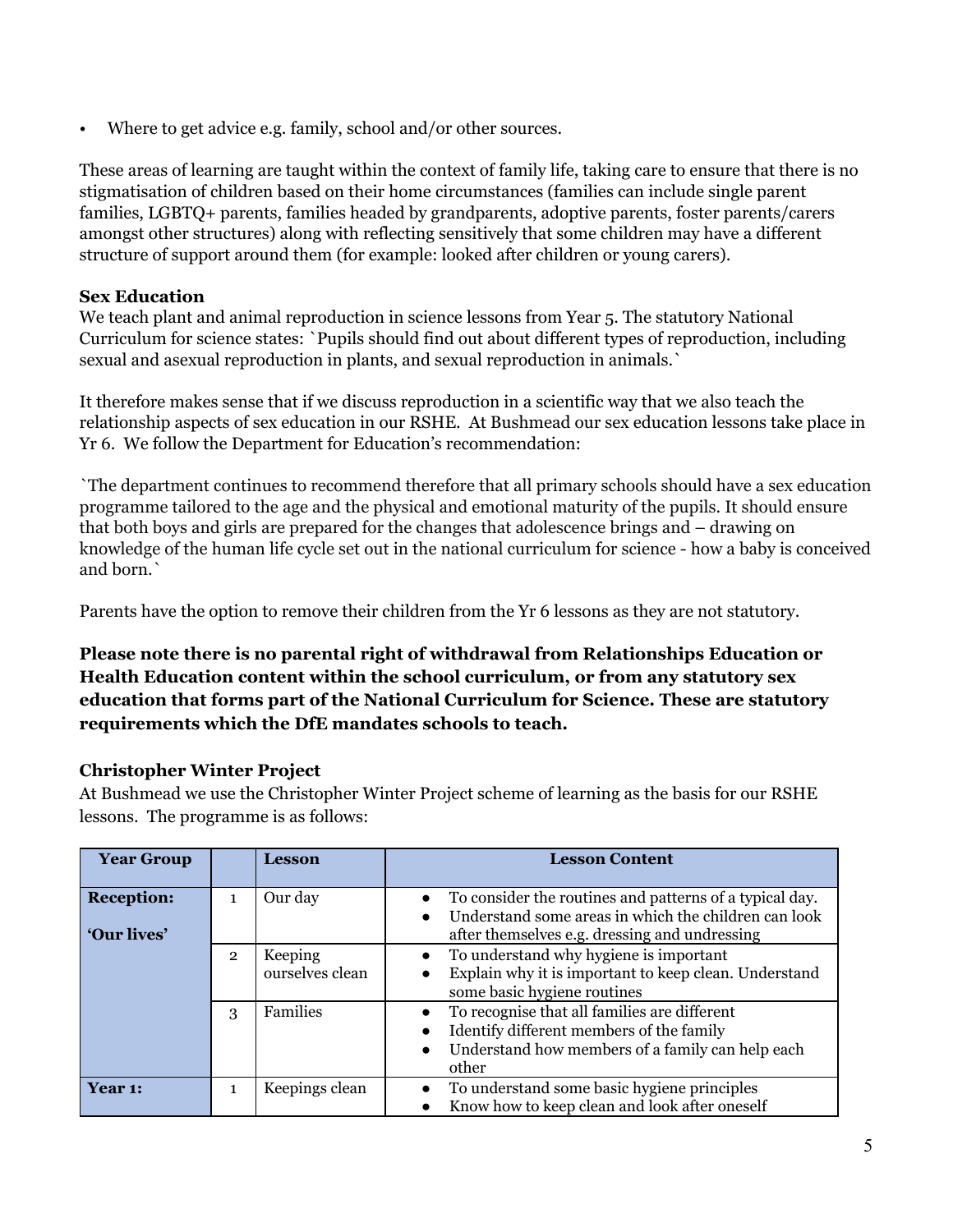| 'Growing and<br>caring for                                      | $\overline{2}$ | Growing and<br>changing            | To introduce the concept of growing and changing<br>$\bullet$<br>Understand that babies become children and then<br>$\bullet$                                                                                                                                                                                           |
|-----------------------------------------------------------------|----------------|------------------------------------|-------------------------------------------------------------------------------------------------------------------------------------------------------------------------------------------------------------------------------------------------------------------------------------------------------------------------|
| ourselves'                                                      |                |                                    | adults<br>Know the differences between boy and girl babies<br>$\bullet$                                                                                                                                                                                                                                                 |
|                                                                 | 3              | Families and<br>care               | To explore different types of families and who to ask<br>$\bullet$<br>for help<br>Know there are different types of families<br>$\bullet$<br>Know which people we can ask for help<br>$\bullet$                                                                                                                         |
| Year 2:<br>'Differences'                                        | $\mathbf{1}$   | Differences:<br>Boys and Girls     | To introduce the concept of male and female and<br>$\bullet$<br>gender stereotypes<br>To identify differences between males and females<br>٠<br>Understand that some people have fixed ideas about<br>$\bullet$<br>what boys and girls can do<br>Describe the difference between male and female<br>$\bullet$<br>babies |
|                                                                 | $\overline{2}$ | Differences:<br>Male and<br>Female | To explore some of the differences between males and<br>$\bullet$<br>females and to understand how this is part of the life<br>cycle<br>Describe some differences between male and female<br>animals<br>Understand that making a new life needs a male and a<br>$\bullet$<br>female                                     |
|                                                                 | 3              | Naming body<br>parts               | To focus on sexual difference and name body parts<br>$\bullet$<br>Describe the physical differences between males and<br>$\bullet$<br>females<br>Name the male and female body parts<br>$\bullet$                                                                                                                       |
| Year 3:<br><b>Valuing</b><br>difference<br>and keeping<br>safe' | $\mathbf{1}$   | Differences:<br>Male and<br>Female | To explore the differences between males and females<br>$\bullet$<br>and to name the body parts<br>Know some differences and similarities between males<br>$\bullet$<br>and females<br>Name male and female body parts using agreed words<br>$\bullet$                                                                  |
|                                                                 | $\mathbf{2}$   | Personal space                     | To know that a person has the right to say what they<br>$\bullet$<br>like and dislike<br>Identify different types of touch that people like and do<br>$\bullet$<br>not like<br>Understand personal space<br>Talk about ways of dealing with unwanted touch<br>$\bullet$                                                 |
|                                                                 | 3              | Family<br>differences              | To explore different types of families and who to go to<br>$\bullet$<br>for help and support<br>Understand that all families are different and have<br>different family members<br>Identify who to go to for help and support<br>$\bullet$                                                                              |
| Year 4:<br>'Growing up'                                         | $\mathbf{1}$   | Growing and<br>changing            | To explore the human lifecycle<br>$\bullet$<br>Describe the main stages of the human lifecycle<br>$\bullet$<br>Describe the body changes that happen when a child<br>$\bullet$<br>grows up                                                                                                                              |
|                                                                 | $\overline{2}$ | What is<br>puberty?                | To identify some basic facts about puberty<br>$\bullet$<br>Discuss male and female body parts using agreed<br>$\bullet$<br>words<br>Know some of the changes which happen to the body<br>during puberty                                                                                                                 |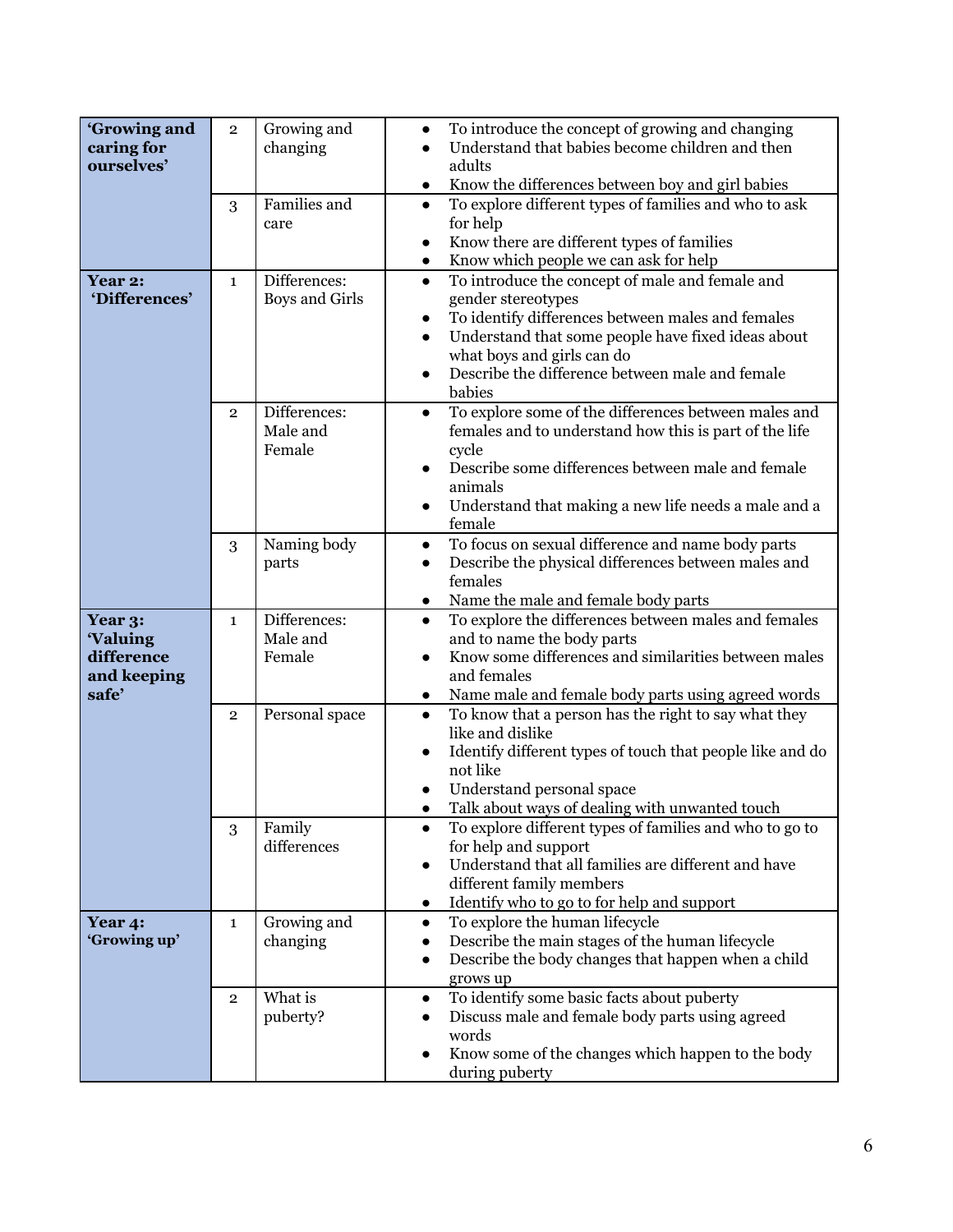| Year 5:<br>'Puberty'                                       | 3<br>$\mathbf{1}$ | Puberty changes<br>and<br>reproduction<br>Talking about<br>puberty | To explore how puberty is linked to reproduction<br>$\bullet$<br>Know about the physical and emotional changes that<br>$\bullet$<br>happen in puberty<br>Understand that children change into adults so that<br>$\bullet$<br>they are able to reproduce<br>To explore the emotional and physical changes<br>$\bullet$<br>occurring in puberty<br>Explain the main physical and emotional changes that |
|------------------------------------------------------------|-------------------|--------------------------------------------------------------------|-------------------------------------------------------------------------------------------------------------------------------------------------------------------------------------------------------------------------------------------------------------------------------------------------------------------------------------------------------------------------------------------------------|
|                                                            |                   |                                                                    | happen during puberty<br>Ask questions about puberty with confidence<br>$\bullet$                                                                                                                                                                                                                                                                                                                     |
|                                                            | $\overline{2}$    | Male and<br>Female changes                                         | To understand male and female puberty changes in<br>$\bullet$<br>more detail<br>Understand how puberty affects the reproductive<br>$\bullet$<br>organs<br>Describe how to manage physical and emotional<br>$\bullet$<br>changes                                                                                                                                                                       |
|                                                            | 3                 | Puberty and<br>Hygiene                                             | To explore the impact of puberty on the body and the<br>$\bullet$<br>importance of physical hygiene<br>To explore ways to get support during puberty<br>$\bullet$<br>Explain how to stay clean during puberty<br>$\bullet$<br>Describe how emotions change during puberty<br>$\bullet$<br>Know how to get help and support during puberty<br>$\bullet$                                                |
| Year 6:<br>'Puberty,<br>relationships and<br>reproduction' | $\mathbf{1}$      | Puberty and<br>reproduction                                        | To consider puberty and reproduction<br>$\bullet$<br>Describe how and why the body changes during<br>$\bullet$<br>puberty in preparation for reproduction<br>Talk about puberty and reproduction with confidence<br>$\bullet$                                                                                                                                                                         |
|                                                            | $\overline{2}$    | Understanding<br>relationships                                     | Consider physical & emotional behaviour in<br>$\bullet$<br>relationships<br>Discuss different types of adult relationships with<br>$\bullet$<br>confidence<br>Know what form of touching is appropriate<br>$\bullet$                                                                                                                                                                                  |
|                                                            | 3                 | Conception and<br>pregnancy                                        | To explore the process of conception and pregnancy<br>$\bullet$<br>Describe the decisions that have to be made before<br>$\bullet$<br>having a baby<br>Know some basic facts about pregnancy and<br>$\bullet$<br>conception                                                                                                                                                                           |
|                                                            | $\overline{4}$    | Communication<br>in relationships                                  | To explore positive and negative ways of<br>$\bullet$<br>communicating in a relationship<br>To have considered when it is appropriate to share<br>$\bullet$<br>personal/private information in a relationship<br>To know how and where to get support if an online<br>$\bullet$<br>relationship goes wrong                                                                                            |

#### **Menstrual Well-being**

Some pupils will begin menstruation while in primary education. To support pupils who are menstruating, we have in place the following:

- Sanitary disposal units available in toilets;
- Access to sanitary products;
- Provide emotional support.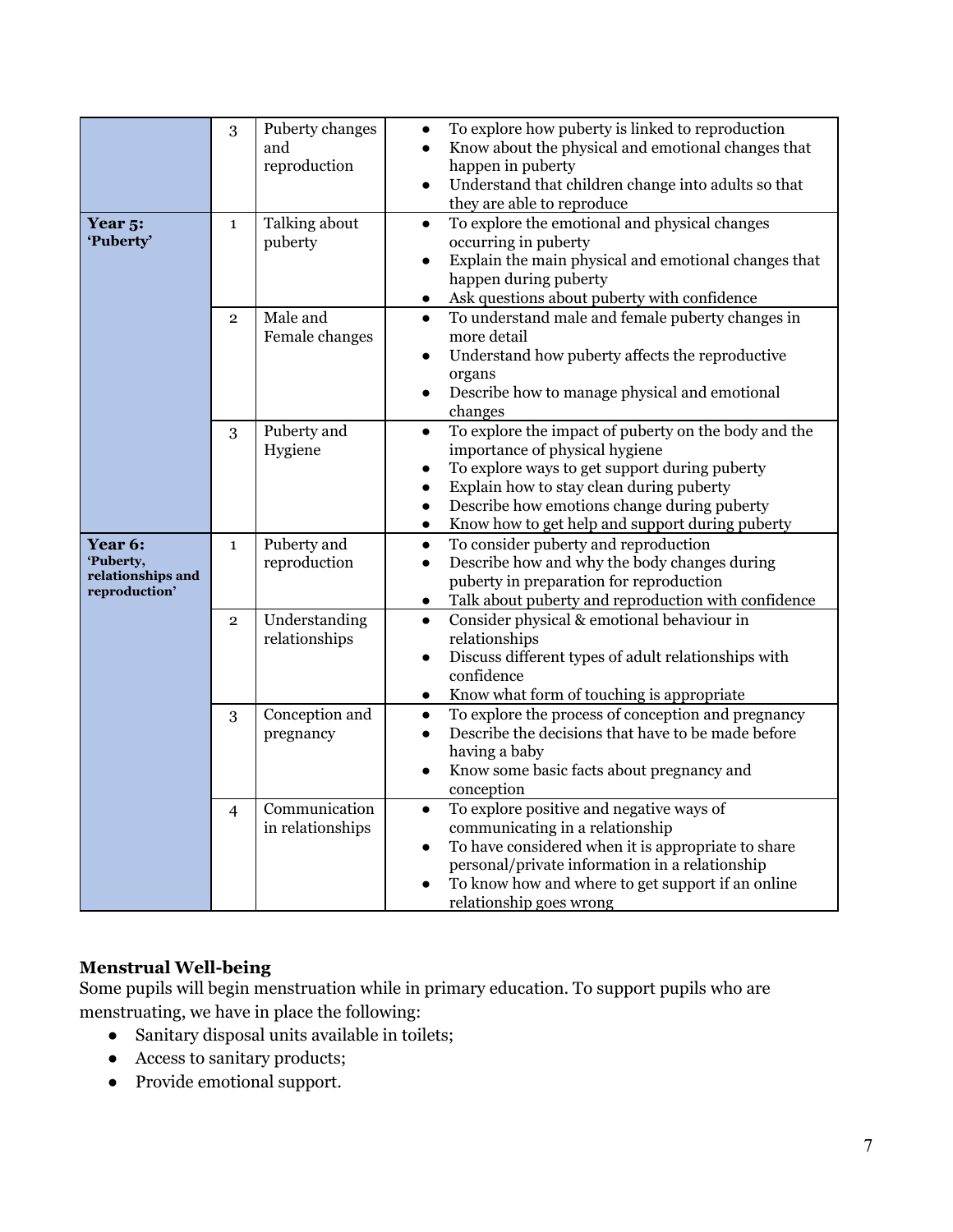If a pupil starts menstruating in school, we will support them on-site and will inform parents. Our RSHE programme covers basic information about menstruation in Year 4, with more detailed input in Years 5 and 6.

If your child needs support managing their periods at school, please contact their class teacher for support.

#### **Health Education**

Effective Health Education can make a significant contribution to the development of the personal skills needed by pupils as they grow up. It also enables young people to make responsible and informed decisions about their own and others' health and well-being.

**Health Education** has the following eight areas of study that should be covered by the end of primary school and includes detail on what pupils should know:

- $\bullet$  Mental health & well-being
- Online safety
- Physical health and fitness
- Healthy eating
- Drugs, alcohol and tobacco
- Health and prevention
- Basic first aid
- The changing adolescent body

The grid below shows specific Health Education content for each year group, this may be delivered through PSHE, RSHE and science lessons.

| Year<br>Group |                                                                                                                                                                                                                                                                                                                                                                                                                                                                                       |
|---------------|---------------------------------------------------------------------------------------------------------------------------------------------------------------------------------------------------------------------------------------------------------------------------------------------------------------------------------------------------------------------------------------------------------------------------------------------------------------------------------------|
| <b>YR</b>     | Naming body parts; family; growing up; responsibilities; making friends, problem solving;<br>being kind, healthy foods and exercise; keeping clean and germs; stranger danger;<br>perseverance; achieving goals; positive attitude; inclusion; differences; bullying; solving<br>problems; compliments; rights and responsibilities; feelings; fears and worries; working<br>with others.                                                                                             |
| $Y_1$         | Understanding life cycles; body changes from baby to adult, naming parts of the body;<br>family members and relationships; sharing and cooperation, conflict and resolutions;<br>appreciation, community friends and school relationships; types of secrets; fitness<br>challenges; healthy food choices; road safety; dreams and goals; new challenges and<br>overcoming difficulties; working together; celebrating differences; bullying; rights and<br>responsibilities; respect. |
| $Y_2$         | Life cycles of humans and animals; gender differences; appropriate relationships;<br>identifying members of family and their importance; conflict and resolution; working with<br>peers; appreciation; keeping healthy, understanding how the body works; healthy lifestyle<br>choices; dreams and goals, working alone and in groups successfully; differences and<br>individuality; bullying; hopes and fears; rights and responsibilities; choices and<br>consequences.            |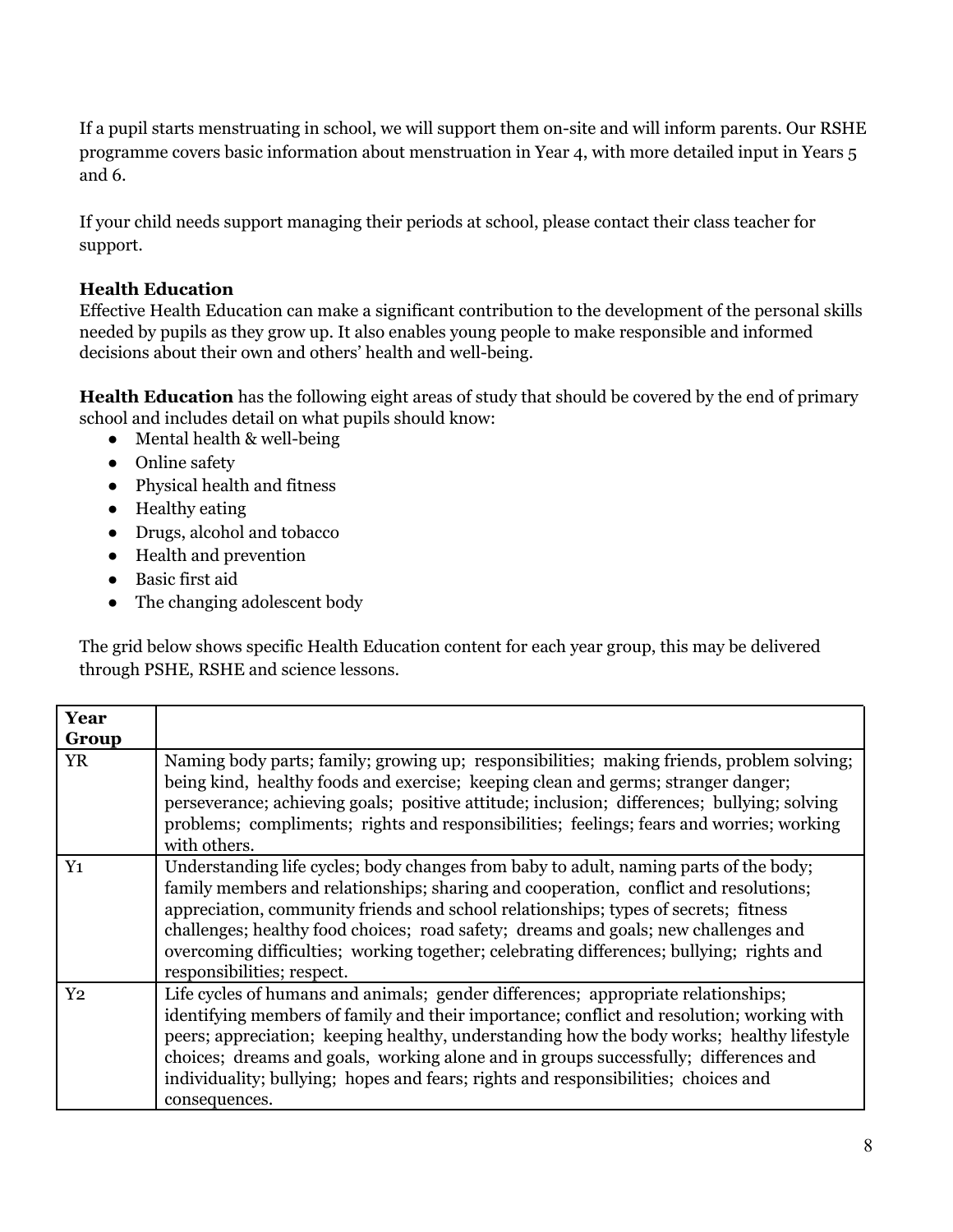| Yr3             | Self-identity and worth; positivity in challenges; responsible choices; giving and receiving<br>compliments; difficult challenges and achieving Success; dreams and ambitions; new<br>challenges; motivation and enthusiasm; recognising and trying to overcome obstacles;<br>evaluating learning processes; managing feelings; simple budgeting; exercise; fitness<br>challenges; food labelling and healthy swaps; attitudes towards drugs; keeping safe and<br>why it's important online and offline; respect for myself and others; healthy and safe<br>choices; body changes at puberty; First Aid                                                                                                    |
|-----------------|------------------------------------------------------------------------------------------------------------------------------------------------------------------------------------------------------------------------------------------------------------------------------------------------------------------------------------------------------------------------------------------------------------------------------------------------------------------------------------------------------------------------------------------------------------------------------------------------------------------------------------------------------------------------------------------------------------|
| Yr4             | What motivates behaviour; rewards and consequences; accepting self and others;<br>understanding influences; hopes and dreams; overcoming disappointment; creating new,<br>realistic dreams; achieving goals; resilience; positive attitudes; healthier friendships; group<br>dynamics; smoking; alcohol; assertiveness; peer pressure; celebrating inner strength;<br>jealousy; love and loss; memories of loved ones; body changes at puberty, First Aid                                                                                                                                                                                                                                                  |
| Yr <sub>5</sub> | Being a citizen; rights and responsibilities; rewards and consequences; how behaviour<br>affects groups; democracy, having a voice, participating; material wealth and happiness;<br>future dreams; the importance of money; jobs and careers; dream job and how to get there;<br>goals in different cultures; supporting others (charity); motivation; smoking, including<br>vaping; alcohol; alcohol and anti-social behaviour; emergency aid; body image;<br>relationships with food; healthy and safe choices; motivation and behaviour; changes in the<br>body at puberty.                                                                                                                            |
| Yr <sub>6</sub> | Choices, consequences and rewards; group dynamics; democracy, having a voice; emotions<br>in success; making a difference in the world; motivation; recognising achievements;<br>compliments; taking personal responsibility; how substances affect the body; exploitation,<br>including 'county lines' and gang culture; emotional and mental health; managing stress;<br>mental health; identifying mental health worries and sources of support; love and loss;<br>managing feelings; power and control; assertiveness; technology safety; take responsibility<br>with technology use; self-image; body image; impact of media; discernment; puberty;<br>reflections about change; respect and consent. |

#### **Lesbian, Gay, Bisexual, Transgender, Queer or Questionning + (LGBTQ +)**

- We will ensure all children feel included. There are many different family types in British society and we want to ensure that no child feels that their family is less accepted.
- Children may already be aware that some people are LGBTQ+ and have questions or misunderstandings, or be using words such as 'gay' to insult others. We want children to have an accurate but age appropriate understanding of what these mean, and to know that using any word as an insult is hurtful and unkind.
- We teach children to accept differences and foster good relationships with others. LGBTQ+is included in lessons about similarity and difference along with a range of other characteristics such as personality, physical appearance, opinions, beliefs, culture, ethnicity, ability and special needs. Furthermore, children are taught to respect and celebrate differences.
- The Equality Act requires all schools to eliminate discrimination and advance equality of opportunity. Part of the Equality 'duty' is to teach children about acceptance, empathy and understanding of others.
- We have a safeguarding duty towards children to protect them from bullying, including homophobic bullying and the inappropriate use of words like 'gay' to insult and upset others.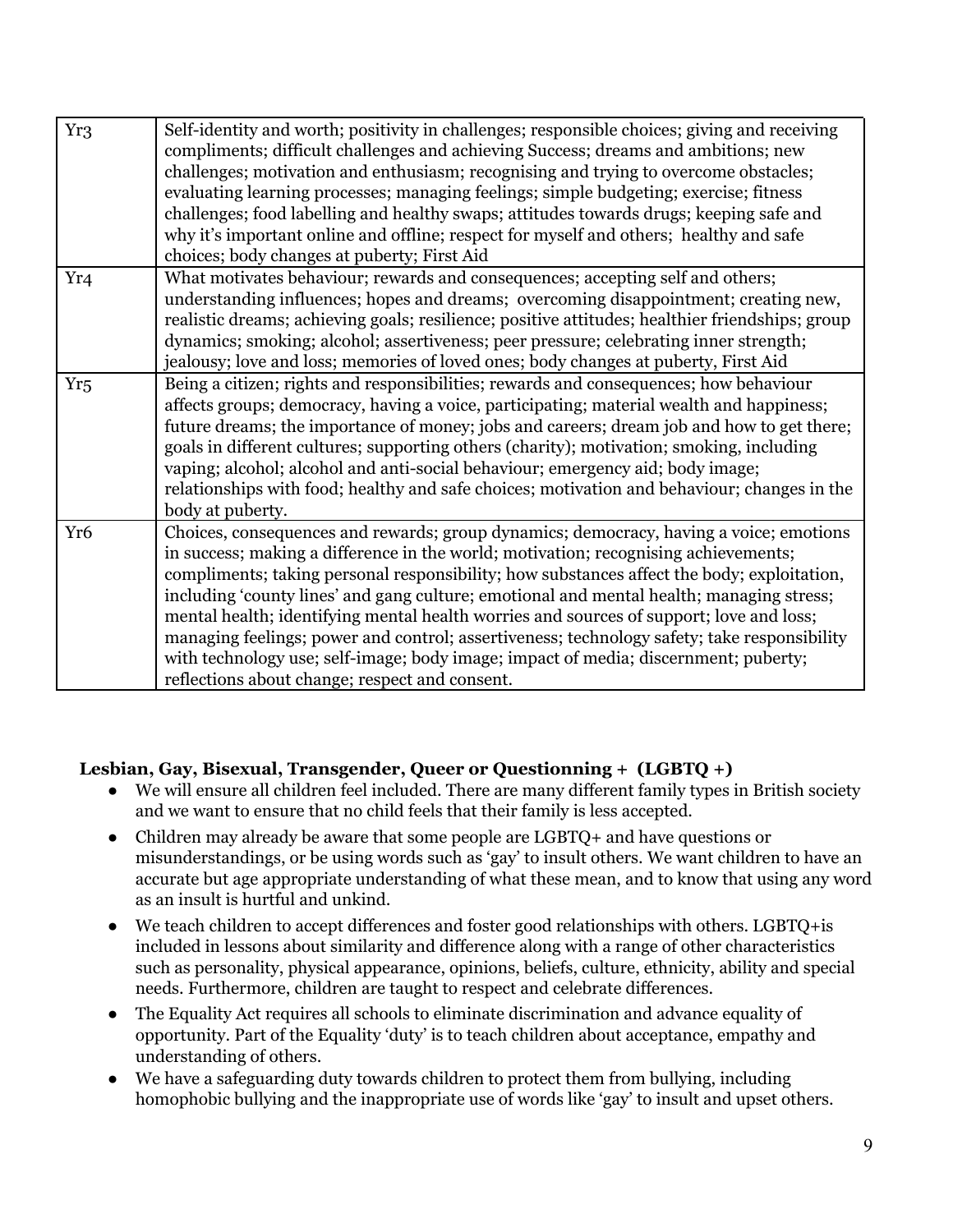# **Safeguarding**

Teachers are aware that sometimes disclosures may be made during these sessions; in which case, safeguarding procedures must be followed immediately (see Safeguarding Policy). Sometimes it is clear that certain children may need time to talk one-to-one after the circle closes. It is important to allow the time and appropriate staffing for this to happen.

#### **SEND**

We ensure RSHE lessons are accessible to all pupils and we believe our flexible differentiated curriculum planning caters for pupils with SEND. We have high expectations of our pupils and we set appropriate challenging targets. We identify those pupils who need extra support or intervention. RSHE lessons may be pre-taught or taught separately on an individual needs basis.

# **Evaluation monitoring and review**

The RSHE is monitored by the subject leaders, who draw up an annual subject action plan detailing how the subject is monitored and developed. Whole staff discussions take place where successful strategies can be shared, new resources introduced and whole school issues resolved. The policy will be reviewed annually.

# **Training and support for staff**

Opportunities are provided for staff to identify individual training needs on a yearly basis and relevant support is provided. In addition to this, support for teaching and understanding PSHE/RSHE issues is incorporated in the staff training programme, drawing on staff expertise and/or a range of external agencies. The subject leaders are also available to team teach with other members of staff.

# **The role of the Headteacher and Governing Body**

It is the responsibility of the Governors to ensure that, as well as fulfilling their legal obligations, they also make sure that:

- All pupils make progress in achieving the expected educational outcomes in regard to PSHE and RSHE;
- PSHE and RSHE is well led, effectively managed and well planned;
- The quality of PSHE and RSHE provision is subject to regular and effective self-evaluation;
- Teaching is delivered in ways that are accessible to all pupils with SEND;
- Clear information is provided for parents on the subject content and the right to request that their child is withdrawn;
- The subjects are resourced, staffed and timetabled in a way that ensures that the school can fulfil its legal obligations

The Senior Leadership Team and PSHE co-ordinators liaise with external agencies regarding the school RSHE programme and ensure that all adults who work with children on these issues are aware of the school policy, and that they work within this framework. SLT and the PSHE co-ordinators monitor this policy on a regular basis and report to governors, when requested, on the effectiveness of the policy.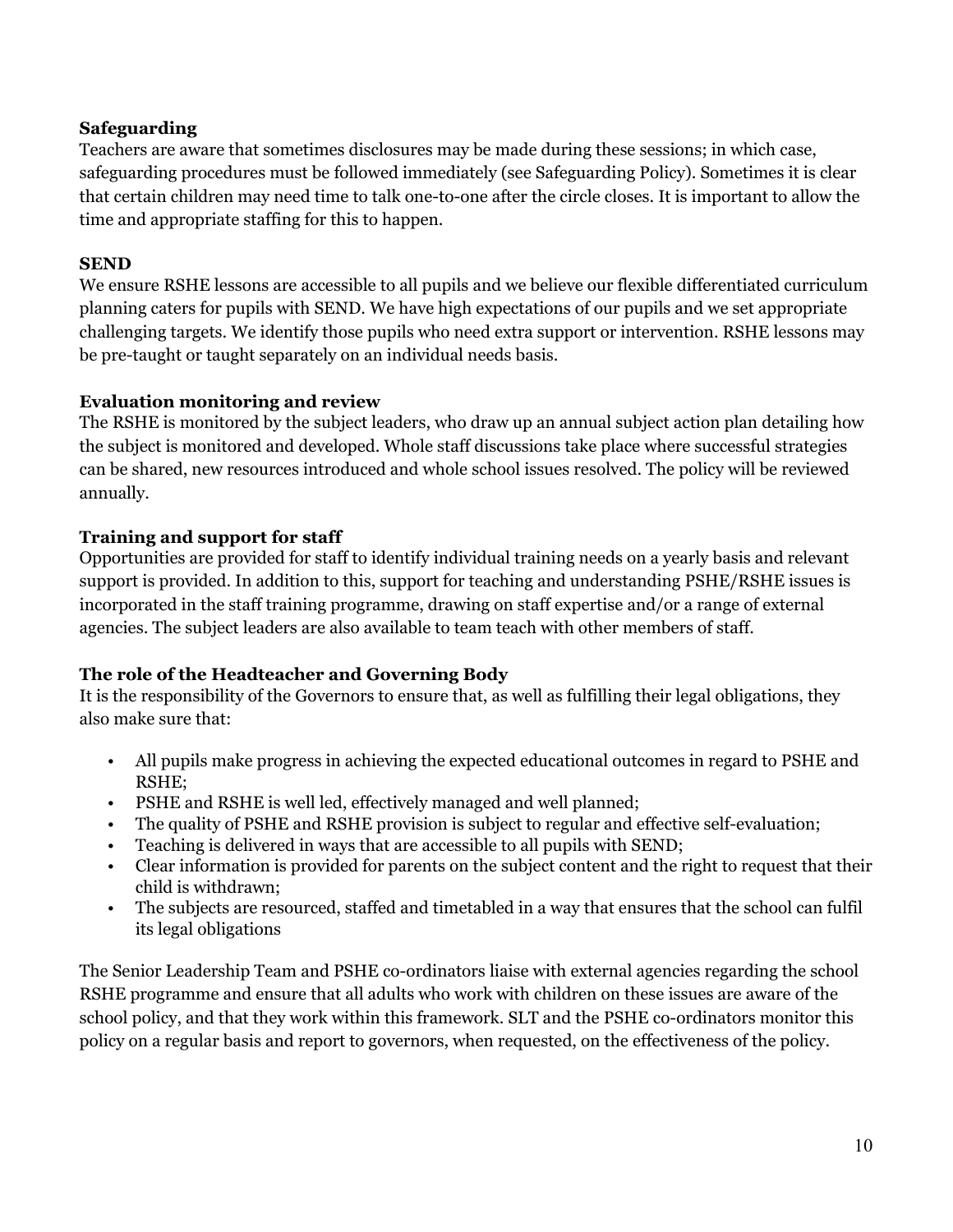**The governing body** monitors the PSHE and RSHE policy on an annual basis, gives serious consideration to any comments from parents about the programme, and makes a record of all such comments.

#### **The Role of Parents and Carers**

We recognise that parents and carers are the primary providers of RSHE for their children. Our RSHE curriculum is designed to support and complement this. We aim to build a positive and supportive relationship with parents and carers through mutual understanding, trust and co-operation. In promoting this we will:

- Inform parents about the school's RSHE policy and practice;
- Provide opportunities to view lesson plans and resources used in the RSHE programme;
- Answer any questions that parents may have about RSHE for their child;
- Take seriously any issues or concerns that parents raise.

#### **Linked Policies**

- Computing
- Curriculum
- Equality
- PE
- Behaviour and Anti-bullying
- Safeguarding
- Science
- Special Educational Needs and Disabilities